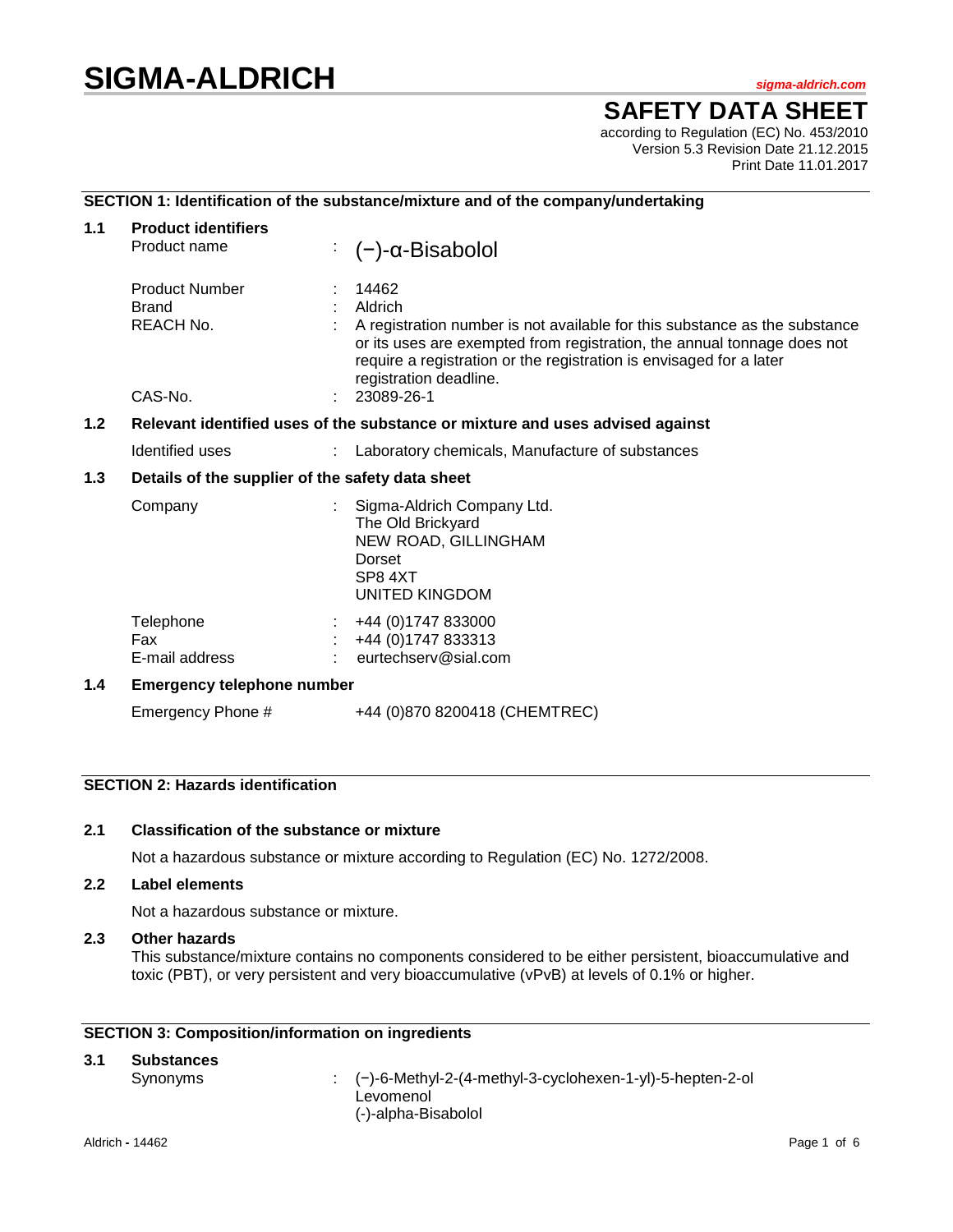| Formula          | : $C_{15}H_{26}O$ |
|------------------|-------------------|
| Molecular weight | $: 222.37$ g/mol  |
| CAS-No.          | $: 23089-26-1$    |
| EC-No.           | $: 208 - 205 - 9$ |

No components need to be disclosed according to the applicable regulations.

## **SECTION 4: First aid measures**

#### **4.1 Description of first aid measures**

#### **If inhaled**

If breathed in, move person into fresh air. If not breathing, give artificial respiration.

#### **In case of skin contact**

Wash off with soap and plenty of water.

#### **In case of eye contact**

Flush eyes with water as a precaution.

#### **If swallowed**

Never give anything by mouth to an unconscious person. Rinse mouth with water.

#### **4.2 Most important symptoms and effects, both acute and delayed** The most important known symptoms and effects are described in the labelling (see section 2.2) and/or in section 11

**4.3 Indication of any immediate medical attention and special treatment needed** No data available

#### **SECTION 5: Firefighting measures**

#### **5.1 Extinguishing media**

#### **Suitable extinguishing media** Use water spray, alcohol-resistant foam, dry chemical or carbon dioxide.

**5.2 Special hazards arising from the substance or mixture** Carbon oxides

#### **5.3 Advice for firefighters** Wear self-contained breathing apparatus for firefighting if necessary.

**5.4 Further information** No data available

# **SECTION 6: Accidental release measures**

- **6.1 Personal precautions, protective equipment and emergency procedures** Avoid breathing vapours, mist or gas. For personal protection see section 8.
- **6.2 Environmental precautions** No special environmental precautions required.
- **6.3 Methods and materials for containment and cleaning up** Keep in suitable, closed containers for disposal.
- **6.4 Reference to other sections** For disposal see section 13.

#### **SECTION 7: Handling and storage**

**7.1 Precautions for safe handling** For precautions see section 2.2.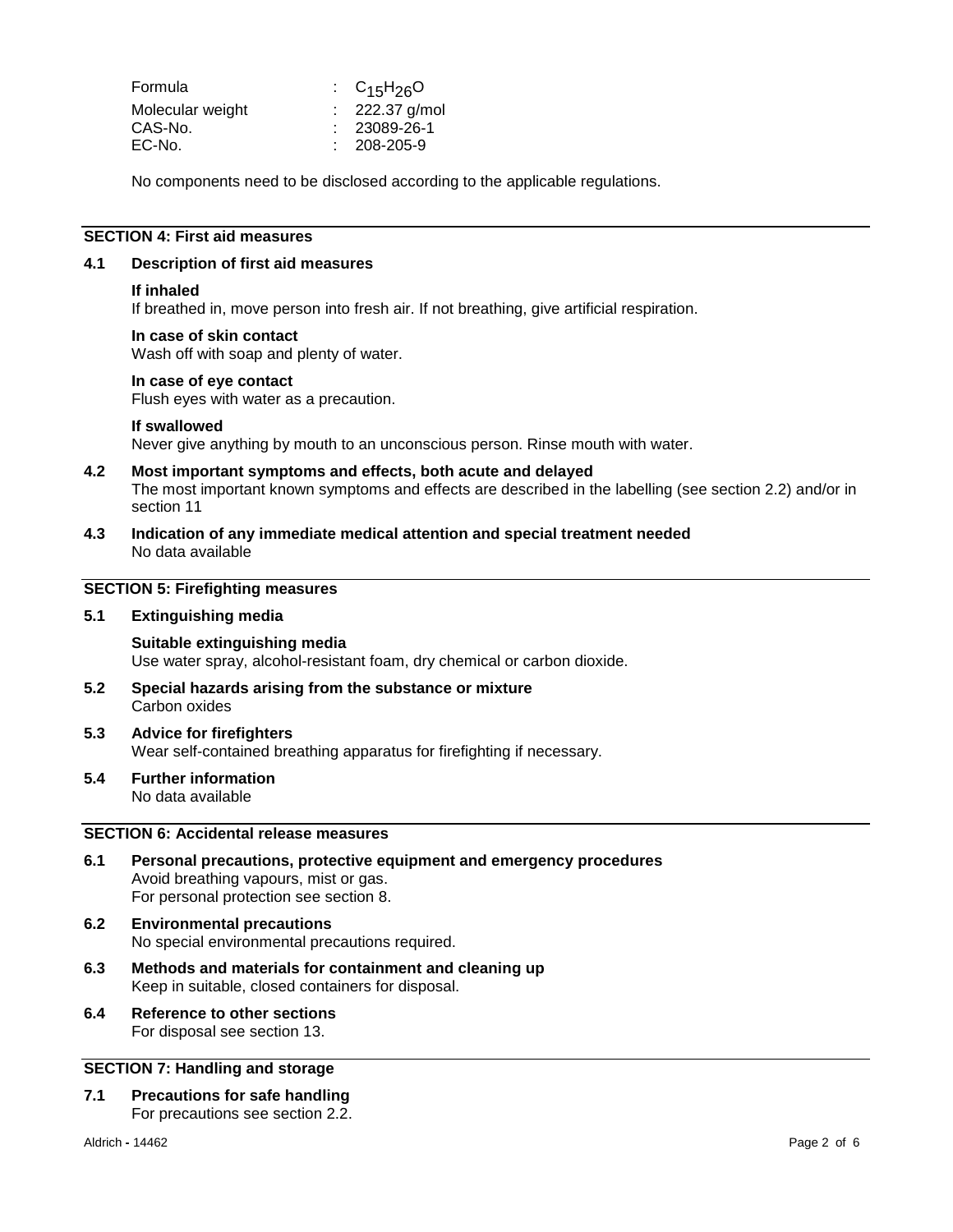#### **7.2 Conditions for safe storage, including any incompatibilities**

Store in cool place. Keep container tightly closed in a dry and well-ventilated place. Storage class (TRGS 510): Combustible liquids

# **7.3 Specific end use(s)**

Apart from the uses mentioned in section 1.2 no other specific uses are stipulated

#### **SECTION 8: Exposure controls/personal protection**

#### **8.1 Control parameters**

**Components with workplace control parameters** Contains no substances with occupational exposure limit values.

# **8.2 Exposure controls**

#### **Appropriate engineering controls**

General industrial hygiene practice.

#### **Personal protective equipment**

#### **Eye/face protection**

Use equipment for eye protection tested and approved under appropriate government standards such as NIOSH (US) or EN 166(EU).

#### **Skin protection**

Handle with gloves. Gloves must be inspected prior to use. Use proper glove removal technique (without touching glove's outer surface) to avoid skin contact with this product. Dispose of contaminated gloves after use in accordance with applicable laws and good laboratory practices. Wash and dry hands.

The selected protective gloves have to satisfy the specifications of EU Directive 89/686/EEC and the standard EN 374 derived from it.

#### **Body Protection**

Impervious clothing, The type of protective equipment must be selected according to the concentration and amount of the dangerous substance at the specific workplace.

#### **Respiratory protection**

Respiratory protection not required. For nuisance exposures use type OV/AG (US) or type ABEK (EU EN 14387) respirator cartridges. Use respirators and components tested and approved under appropriate government standards such as NIOSH (US) or CEN (EU).

#### **Control of environmental exposure**

No special environmental precautions required.

#### **SECTION 9: Physical and chemical properties**

#### **9.1 Information on basic physical and chemical properties**

- a) Appearance Form: liquid, clear Colour: light yellow b) Odour No data available c) Odour Threshold No data available d) pH No data available e) Melting point/freezing point No data available f) Initial boiling point and boiling range No data available g) Flash point 135.00 °C - closed cup h) Evaporation rate No data available
- i) Flammability (solid, gas) No data available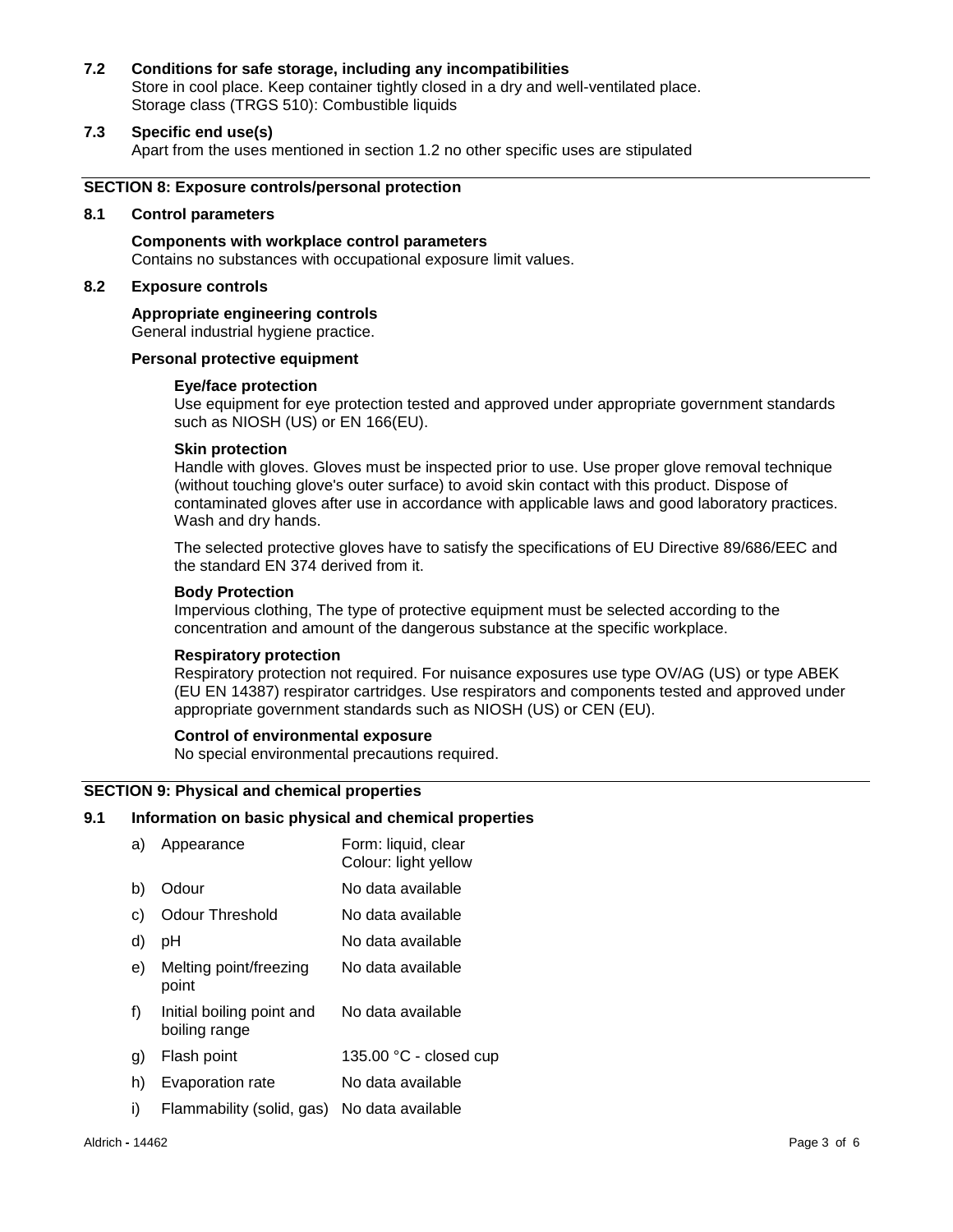| j)   |                                                                           | Upper/lower<br>flammability or<br>explosive limits | No data available |  |  |
|------|---------------------------------------------------------------------------|----------------------------------------------------|-------------------|--|--|
|      | k)                                                                        | Vapour pressure                                    | No data available |  |  |
|      | I)                                                                        | Vapour density                                     | No data available |  |  |
|      |                                                                           | m) Relative density                                | $0.929$ g/cm3     |  |  |
|      | n)                                                                        | Water solubility                                   | No data available |  |  |
| O)   |                                                                           | Partition coefficient: n-<br>octanol/water         | No data available |  |  |
| p)   |                                                                           | Auto-ignition<br>temperature                       | No data available |  |  |
|      | q)                                                                        | Decomposition<br>temperature                       | No data available |  |  |
|      | r)                                                                        | Viscosity                                          | No data available |  |  |
|      | s)                                                                        | <b>Explosive properties</b>                        | No data available |  |  |
|      | t)                                                                        | Oxidizing properties                               | No data available |  |  |
| 9.2  | Other safety information<br>No data available                             |                                                    |                   |  |  |
|      |                                                                           | <b>SECTION 10: Stability and reactivity</b>        |                   |  |  |
| 10.1 | <b>Reactivity</b><br>No data available                                    |                                                    |                   |  |  |
| 10.2 | <b>Chemical stability</b><br>Stable under recommended storage conditions. |                                                    |                   |  |  |
| 10.3 | <b>Possibility of hazardous reactions</b>                                 |                                                    |                   |  |  |

- No data available
- **10.4 Conditions to avoid** No data available
- **10.5 Incompatible materials** Strong oxidizing agents
- **10.6 Hazardous decomposition products** Other decomposition products - No data available In the event of fire: see section 5

# **SECTION 11: Toxicological information**

# **11.1 Information on toxicological effects**

**Acute toxicity** LD50 Oral - Rat - > 5,000 mg/kg

**Skin corrosion/irritation** No data available

#### **Serious eye damage/eye irritation** No data available

**Respiratory or skin sensitisation** No data available

**Germ cell mutagenicity** No data available

**Carcinogenicity**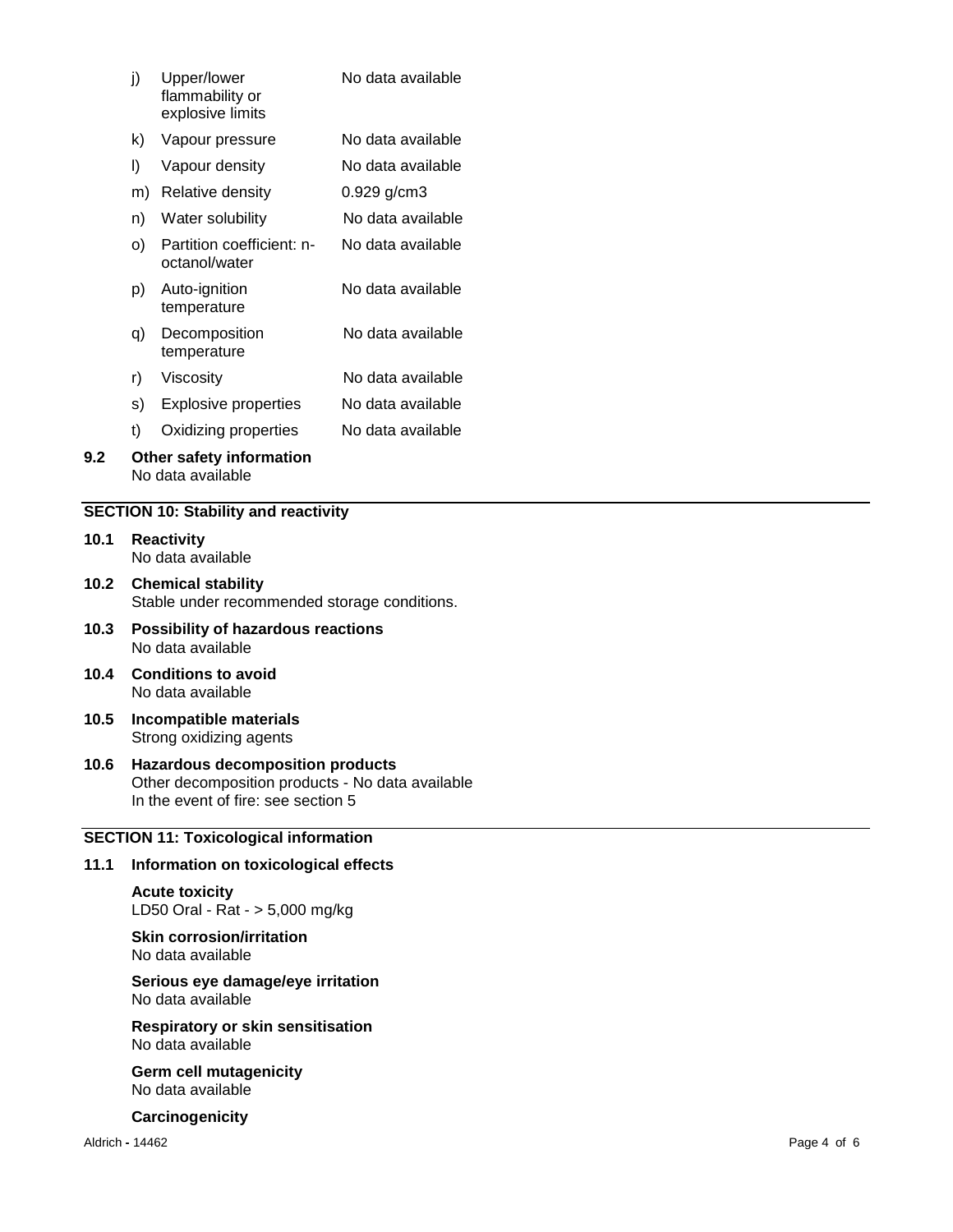IARC: No component of this product present at levels greater than or equal to 0.1% is identified as probable, possible or confirmed human carcinogen by IARC.

#### **Reproductive toxicity** No data available

**Specific target organ toxicity - single exposure** No data available

**Specific target organ toxicity - repeated exposure** No data available

#### **Aspiration hazard** No data available

# **Additional Information**

RTECS: Not available

To the best of our knowledge, the chemical, physical, and toxicological properties have not been thoroughly investigated.

# **SECTION 12: Ecological information**

# **12.1 Toxicity**

No data available

- **12.2 Persistence and degradability** No data available
- **12.3 Bioaccumulative potential** No data available
- **12.4 Mobility in soil** No data available

# **12.5 Results of PBT and vPvB assessment**

This substance/mixture contains no components considered to be either persistent, bioaccumulative and toxic (PBT), or very persistent and very bioaccumulative (vPvB) at levels of 0.1% or higher.

# **12.6 Other adverse effects**

No data available

## **SECTION 13: Disposal considerations**

#### **13.1 Waste treatment methods**

#### **Product**

Offer surplus and non-recyclable solutions to a licensed disposal company.

# **Contaminated packaging**

Dispose of as unused product.

# **SECTION 14: Transport information**

| 14.1 | UN number<br>ADR/RID: -       |                                                                                                       | IMDG: - | IATA: - |
|------|-------------------------------|-------------------------------------------------------------------------------------------------------|---------|---------|
| 14.2 | IMDG:<br>IATA:                | UN proper shipping name<br>ADR/RID: Not dangerous goods<br>Not dangerous goods<br>Not dangerous goods |         |         |
| 14.3 | $ADR/RID: -$                  | <b>Transport hazard class(es)</b>                                                                     | IMDG: - | IATA: - |
| 14.4 | Packaging group<br>ADR/RID: - |                                                                                                       | IMDG: - | IATA: - |
|      |                               |                                                                                                       |         |         |